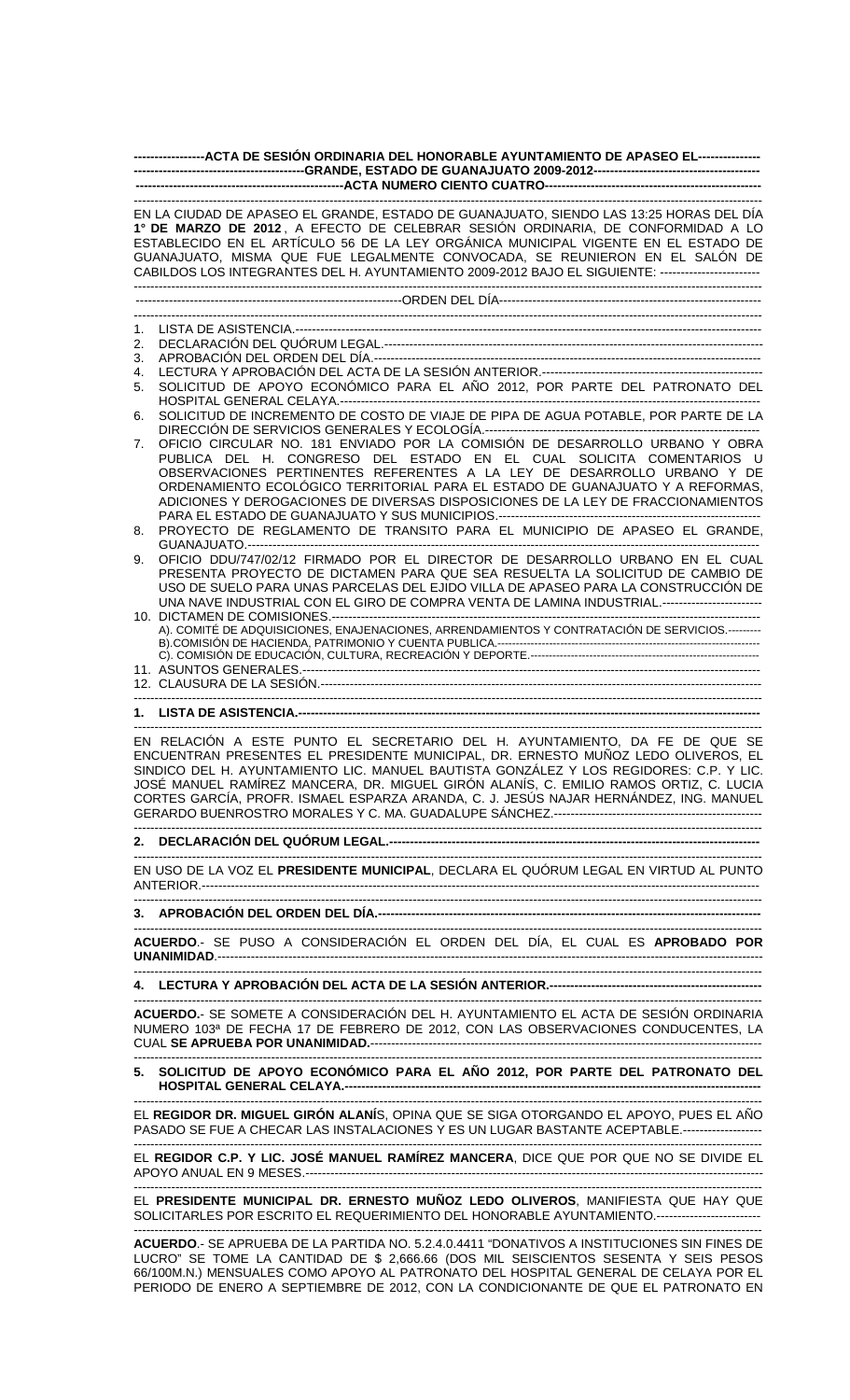MENCIÓN PRESENTE UN INFORME DE ACTIVIDADES DE FORMA TRIMESTRAL PREVIA ENTREGA DEL CHEQUE. **SE APRUEBA POR UNANIMIDAD.**---------------------------------------------------------------------------------------

### ------------------------------------------------------------------------------------------------------------------------------------------------------- **6. SOLICITUD DE INCREMENTO DE COSTO DE VIAJE DE PIPA DE AGUA POTABLE, POR PARTE DE LA DIRECCIÓN DE SERVICIOS GENERALES Y ECOLOGÍA.---**

------------------------------------------------------------------------------------------------------------------------------------------------------- EL **REGIDOR ING. MANUEL GERARDO BUENROSTRO MO**RALES, MANIFIESTA QUE NO PROCEDE QUE APROBEMOS UN INCREMENTO QUE NO ESTA EN LA LEY DE INGRESOS, ESTE SE DEBIÓ DE HABER SOLICITADO ANTES DEL MES DE DICIEMBRE Y GESTIONAR LA APROBACIÓN DEL CONGRESO, Y PROPONE QUE SE PASE A LA COMISIÓN DE HACIENDA PARA ANALIZARLO.-----------------------------------------

------------------------------------------------------------------------------------------------------------------------------------------------------- EL **PRESIDENTE MUNICIPAL DR. ERNESTO MUÑOZ LEDO OLIVEROS**, COMENTA QUE SE APROBÓ ESA TARIFA PARA AYUDARLES A LAS COMUNIDADES MAS LEJANAS Y CON MAYOR GRADO DE MARGINACIÓN.--------------------------------------------------------------------------------------------------------------------------------

------------------------------------------------------------------------------------------------------------------------------------------------------- LA **REGIDORA C. LUCIA CORTES GARCÍA**, MENCIONA QUE HAY UNAS COMUNIDADES QUE TIENEN MUCHAS CARENCIAS Y QUE HASTA MERECEN QUE SE LES REGALE EL AGUA POR SU GRADO DE  $MARGINACIÓN. - - - - - -$ 

------------------------------------------------------------------------------------------------------------------------------------------------------- EL **SECRETARIO DEL H. AYUNTAMIENTO LIC. JUAN ANTONIO GARCÍA OLI**VEROS, OPINA QUE SE ENVÍE EL PUNTO A LA COMISIÓN Y QUE ESTA ELABORE UN DICTAMEN.----------------------------------------------

------------------------------------------------------------------------------------------------------------------------------------------------------- EL **COORDINADOR DE ECOLOGÍA PROFR. JOSÉ PEDRO MUÑOZ RODRÍGUEZ**, PROPORCIONA UNA EXPLICACIÓN REFERENTE A LA PROPUESTA EL 5% DE AUMENTO.----------------------------------------------------- -------------------------------------------------------------------------------------------------------------------------------------------------------

EL **REGIDOR ING. MANUEL GERARDO BUENROSTRO MORALES**, HACE EL COMENTARIO DE QUE EN EL CONGRESO DICE QUE SE LE VA A AUMENTAR EL 4% Y HAY QUE BASARNOS EN LO QUE DICE LA LEY DE INGRESOS APROBADA PARA EL 2012 Y HACER UN TABULADOR.-------

------------------------------------------------------------------------------------------------------------------------------------------------------- **ACUERDO**.- SE APRUEBA QUE LA SOLICITUD DE INCREMENTO DE COSTO DE VIAJE DE PIPA DE AGUA POTABLE, POR PARTE DE LA DIRECCIÓN DE SERVICIOS GENERALES Y ECOLOGÍA, PASE A LA COMISIÓN DE HACIENDA, PATRIMONIO Y CUENTA PUBLICA Y A LA COMISIÓN DE AGUA POTABLE Y ALCANTARILLADO PARA SU ANÁLISIS Y POSTERIOR DICTAMEN. **SE APRUEBA POR UNANIMIDAD.**------

------------------------------------------------------------------------------------------------------------------------------------------------------- **7. OFICIO CIRCULAR NO. 181 ENVIADO POR LA COMISIÓN DE DESARROLLO URBANO Y OBRA PUBLICA DEL H. CONGRESO DEL ESTADO EN EL CUAL SOLICITA COMENTARIOS U OBSERVACIONES PERTINENTES REFERENTES A LA LEY DE DESARROLLO URBANO Y DE ORDENAMIENTO ECOLÓGICO TERRITORIAL PARA EL ESTADO DE GUANAJUATO Y A REFORMAS, ADICIONES Y DEROGACIONES DE DIVERSAS DISPOSICIONES DE LA LEY DE FRACCIONAMIENTOS PARA EL ESTADO DE GUANAJUATO Y SUS MUNICIPIOS.-**

------------------------------------------------------------------------------------------------------------------------------------------------------- EL **REGIDOR DR. MIGUEL GIRÓN ALANÍS,** TIENE DUDA DE SI ESTE DOCUMENTO YA SE HABÍA ENVIADO AL AYUNTAMIENTO.----------------------

------------------------------------------------------------------------------------------------------------------------------------------------------- EL **REGIDOR C. EMILIO RAMOS ORTIZ**, SEÑALA QUE NO ES EL MISMO QUE AQUEL ERA OTRO NUMERO DE CIRCULAR.----------------------------------------------------------------------------------------------------------------------------------

------------------------------------------------------------------------------------------------------------------------------------------------------- **ACUERDO**.- SE APRUEBA QUE EL OFICIO CIRCULAR NO. 181 ENVIADO POR LA COMISIÓN DE DESARROLLO URBANO Y OBRA PUBLICA DEL H. CONGRESO DEL ESTADO EN EL CUAL SOLICITA COMENTARIOS U OBSERVACIONES PERTINENTES REFERENTES A LA LEY DE DESARROLLO URBANO Y DE ORDENAMIENTO ECOLÓGICO TERRITORIAL PARA EL ESTADO DE GUANAJUATO Y A REFORMAS, ADICIONES Y DEROGACIONES DE DIVERSAS DISPOSICIONES DE LA LEY DE FRACCIONAMIENTOS PARA EL ESTADO DE GUANAJUATO Y SUS MUNICIPIOS, PASE A LAS COMISIONES DE GOBIERNO, REGLAMENTOS Y JUSTICIA MUNICIPAL Y A LA DE DESARROLLO URBANO Y PRESERVACIÓN ECOLÓGICA PARA SU ANÁLISIS Y POSTERIOR DICTAMEN. **SE APRUEBA POR UNANIMIDAD.**---------------

------------------------------------------------------------------------------------------------------------------------------------------------------- **8. PROYECTO DE REGLAMENTO DE TRANSITO PARA EL MUNICIPIO DE APASEO EL GRANDE, GUANAJUATO.--**

------------------------------------------------------------------------------------------------------------------------------------------------------- **ACUERDO**.- SE APRUEBA QUE EL PROYECTO DE REGLAMENTO DE TRANSITO PARA EL MUNICIPIO DE APASEO EL GRANDE, GUANAJUATO PASE A LA COMISION DE GOBIERNO, REGLAMENTOS Y JUSTICIA MUNICIPAL PARA SU ANÁLISIS Y POSTERIOR DICTAMEN. **SE APRUEBA POR UNANIMIDAD.**----------------- -------------------------------------------------------------------------------------------------------------------------------------------------------

**9. OFICIO DDU/747/02/12 FIRMADO POR EL DIRECTOR DE DESARROLLO URBANO EN EL CUAL PRESENTA PROYECTO DE DICTAMEN PARA QUE SEA RESUELTA LA SOLICITUD DE CAMBIO DE USO DE SUELO PARA UNAS PARCELAS DEL EJIDO VILLA DE APASEO PARA LA CONSTRUCCIÓN**  DE UNA NAVE INDUSTRIAL CON EL GIRO DE COMPRA VENTA DE LAMINA INDUSTRIAL.-

------------------------------------------------------------------------------------------------------------------------------------------------------- **ACUERDO**.- SE APRUEBA EL PROYECTO DE DICTAMEN EMITIDO POR LA DIRECCIÓN DE DESARROLLO URBANO, REFERENTE A LA SOLICITUD QUE PRESENTA EL C. J. REFUGIO LÓPEZ SERRANO, PARA QUE SEA RESUELTO EL CAMBIO DE USO DE SUELO PARA LAS PARCELAS NO. 54 Z-1 P 1/1 DEL EJIDO DE RANCHO NUEVO SEG. SAN MIGUEL OCTOPAN Y 345 Z-1 P 4/6 DEL EJIDO VILLA DE APASEO, PARA LA CONSTRUCCIÓN DE UNA NAVE INDUSTRIAL CON EL GIRO DE COMPRA VENTA DE LAMINA INDUSTRIAL. **SE APRUEBA POR UNANIMIDAD.**----------------------------------------------------------------------------------

------------------------------------------------------------------------------------------------------------------------------------------------------- **10. DICTAMEN DE COMISIONES.-**A). COMITÉ DE ADQUISICIONES, ENAJENACIONES, ARRENDAMIENTOS Y CONTRATACIÓN DE SERVICIOS.--B).COMISIÓN DE HACIENDA, PATRIMONIO Y CUENTA PÚBLICA.---**C). COMISIÓN DE EDUCACIÓN, CULTURA, RECREACIÓN Y DEPORTE.--------------------------------------------------------------**  -------------------------------------------------------------------------------------------------------------------------------------------------------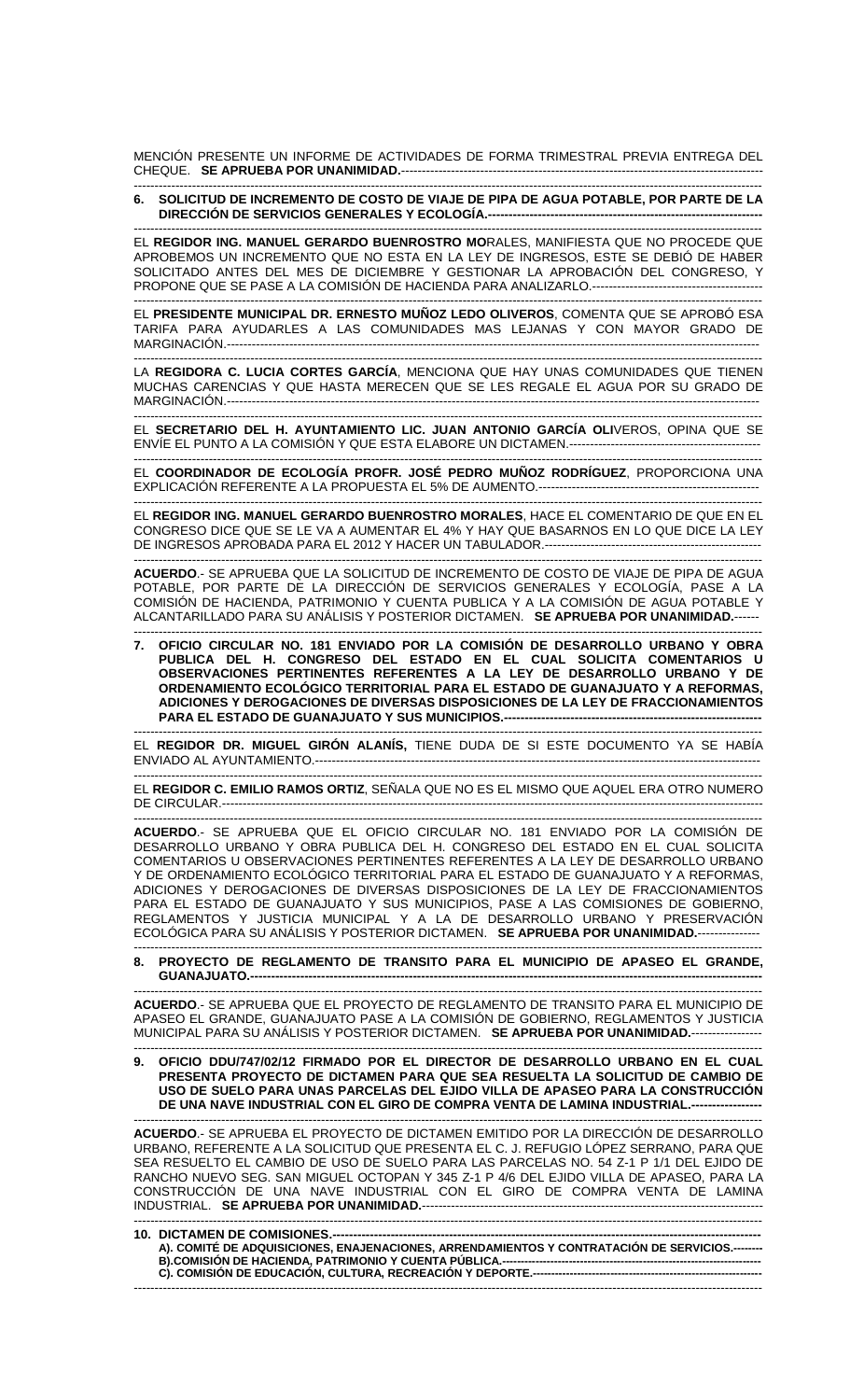### **A). COMITÉ DE ADQUISICIONES, ENAJENACIONES, ARRENDAMIENTOS Y CONTRATACION DE SERVICIOS.--------------------------------------------------------------------------------------------------------------------------------------**

------------------------------------------------------------------------------------------------------------------------------------------------------- **1**.- EL **SECRETARIO DEL H. AYUNTAMIENTO LIC. JUAN ANTONIO GARCÍA OLIVEROS**, DA LECTURA AL ACTA NO. 47ª DE FECHA 21 DE FEBRERO DE 2012, DEL COMITÉ DE ADQUISICIONES, ENAJENACIONES, ARRENDAMIENTOS Y CONTRATACIÓN DE SERVICIOS DEL MUNICIPIO DE APASEO EL GRANDE, GTO., EN LAS CUALES SE APROBARON LOS SIGUIENTES ACUERDOS: **47.I** ANALIZADAS Y DISCUTIDAS LAS COTIZACIONES PRESENTADAS, ÉSTE COMITÉ APRUEBA POR UNANIMIDAD AUTORIZAR A LA DIRECCIÓN DE OBRAS PÚBLICAS MUNICIPALES A ADQUIRIR CON EL PROVEEDOR MA. DE LOURDES MARTÍNEZ GARCÍA EL SUMINISTRO DE 150 (CIENTO CINCUENTA) M3 DE MEZCLA ASFÁLTICA EN CALIENTE DE ¾ A FINOS Y ASFALTO AC-20 NORMAL A UN COSTO DE \$ 219,750.00 (DOSCIENTOS DIECINUEVE MIL SETECIENTOS CINCUENTA PESOS 00/100 MN) MAS 16% DE IVA \$ 35,160.00 (TREINTA Y CINCO MIL CIENTO SESENTA PESOS 00/MN) DANDO UN TOTAL DE \$ 254,910.00 (DOSCIENTOS CINCUENTA Y CUATRO MIL NOVECIENTOS DIEZ PESOS 00/100 MN), 15,000 (QUINCE MIL) LITROS DE EMULSIÓN ASFÁLTICA DE ROMPIMIENTO RÁPIDO DE 2K PARA RIEGO DE LIGA A UN COSTO DE \$ 103,500.00 (CIENTO TRES MIL QUINIENTOS PESOS 00/100 MN) MAS 16% DE IVA \$ 16,560.00 (DIECISÉIS MIL QUINIENTOS SESENTA PESOS 00/100 MN) DANDO UN TOTAL DE \$ 120,060.00 (CIENTO VEINTE MIL SESENTA PESOS 00/100 MN) Y ACARREO DE 150 (CIENTO CINCUENTA) M3 DE MEZCLA ASFÁLTICA PARA ZONA DE APASEO EL GRANDE GUANAJUATO A UN COSTO DE \$ 3,000.00 (TRES MIL PESOS 00/100 MN) MAS 16% DE IVA \$ 480.00 (CUATROCIENTOS OCHENTA PESOS 00/100 MN) DANDO UN TOTAL DE \$ 3,480.00 (TRES MIL CUATROCIENTOS OCHENTA PESOS 00/100 MN) DANDO UN TOTAL DE LA COMPRA DE \$ 378,450.00 (TRESCIENTOS SETENTA Y OCHO MIL CUATROCIENTOS CINCUENTA PESOS 00/100 MN). PARA CUBRIR EL PAGO DE ESTA ADQUISICIÓN SE HARÁ MEDIANTE LA CUENTA PÚBLICA, PARTIDA PRESUPUESTAL 5.1.2.4.2411 DENOMINADA MATERIAL DE CONSTRUCCIÓN MINERALES NO METÁLICOS, ACTA QUE SE ANEXA AL APÉNDICE DE LA PRESENTE SESIÓN.----------------

------------------------------------------------------------------------------------------------------------------------------------------------------- **ACUERDO**.- SE APRUEBAN LOS ACUERDOS TOMADOS EN EL ACTA NO 47ª DE FECHA 21 DE FEBRERO DE 2012, DEL COMITÉ DE ADQUISICIONES, ENAJENACIONES, ARRENDAMIENTOS Y CONTRATACIÓN DE SERVICIOS DEL MUNICIPIO DE APASEO EL GRANDE, GTO. **SE APRUEBA CON 9 VOTOS A FAVOR** Y 1 EN CONTRA DE LA REGIDORA C. LUCIA CORTES GARCÍA. -----

------------------------------------------------------------------------------------------------------------------------------------------------------- LA **REGIDORA C. LUCIA CORTES GARCÍA**, MANIFIESTA QUE SU VOTO ES EN CONTRA PORQUE NO ESTA DE ACUERDO EN QUE LAS ACTAS DEL COMITÉ DE ADQUISICIONES NO SEAN MOTIVADAS NI FUNDAMENTADAS.---

#### ------------------------------------------------------------------------------------------------------------------------------------------------------- **B). COMISION DE HACIENDA, PATRIMONIO Y CUENTA PUBLICA.--**

------------------------------------------------------------------------------------------------------------------------------------------------------- **1**.- EL **SECRETARIO DEL H. AYUNTAMIENTO LIC. JUAN ANTONIO GARCÍA OLIVEROS**, DA LECTURA AL DICTAMEN NO. CHPyCP/13/02/2012 RELATIVO A LA PROPUESTA DE CRITERIOS DE RACIONALIDAD, AUSTERIDAD Y DISCIPLINA PRESUPUESTAL DEL EJERCICIO 2012 Y PROPUESTA DE MONTOS MÁXIMOS DE ADQUISICIONES DE BIENES Y SERVICIOS PARA EL EJERCICIO 2012, EN EL CUAL SE RESUELVE LO SIGUIENTE: PRIMERO: ESTA COMISIÓN RESULTO COMPETENTE PARA CONOCER DEL PRESENTE ASUNTO DE CONFORMIDAD AL ARTICULO INVOCADO EN EL PROEMIO DEL PRESENTE DICTAMEN. SEGUNDO.- EN RELACIÓN AL ASUNTO QUE NOS OCUPA, RESPECTO A LA PROPUESTA DE CRITERIOS DE RACIONALIDAD, AUSTERIDAD Y DISCIPLINA PRESUPUESTAL DEL EJERCICIO 2012 Y PROPUESTA DE MONTOS MÁXIMOS DE ADQUISICIONES DE BIENES Y SERVICIOS PARA EL EJERCICIO 2012, UNA VEZ REALIZADO UN ANÁLISIS A LOS MISMOS SE APRUEBA DICHA PROPUESTA QUEDANDO DE LA SIGUIENTE MANERA:

## **CRITERIOS DE RACIONALIDAD, AUSTERIDAD Y DISCIPLINA PRESUPUESTAL EJERCICIO FISCAL 2012**

## INTRODUCCIÓN

La Tesorería Municipal es la Dependencia del Ayuntamiento que tiene a su cargo proponer los Lineamientos Generales de Racionalidad, Austeridad y Disciplina Presupuestal, necesarios para regular y eficientar el gasto de la Administración Pública Municipal, en observancia a lo dispuesto por el artículo 55 de la Ley para el Ejercicio y Control de los Recursos Públicos para el Estado y los Municipios de Guanajuato.

Por lo anterior, estima pertinente dar a conocer a las Dependencias y Entidades integradas de la Administración Pública Municipal, los Criterios de Racionalidad, Austeridad y Disciplina Presupuestal para el presente ejercicio fiscal. Estos se desarrollan en diez apartados que definen la actividad de la Administración Pública Municipal cuyo objetivo es alcanzar eficiencia y transparencia del ejercicio y control del gasto público, siendo:

- Disposiciones Generales
- En materia de Adquisiciones, Suministros y Servicios
- En materia de Inversión Pública
- Traspasos y Transferencias Presupuestales
- Viáticos y Pasajes
- Gastos de Difusión
- Gastos Médicos y Asistencia Medica
- Pasivo
- **Capacitación**
- **Complementarios**

Estas disposiciones tienen como objetivo mantener y consolidar los principios rectores en los que se basa la política de la Administración Pública Municipal: Una aplicación clara del gasto público, una obligación de rendir cuentas y de transparentar todas las acciones que se realizan en materia de gasto público y una racionalización significativa en la asignación de los recursos.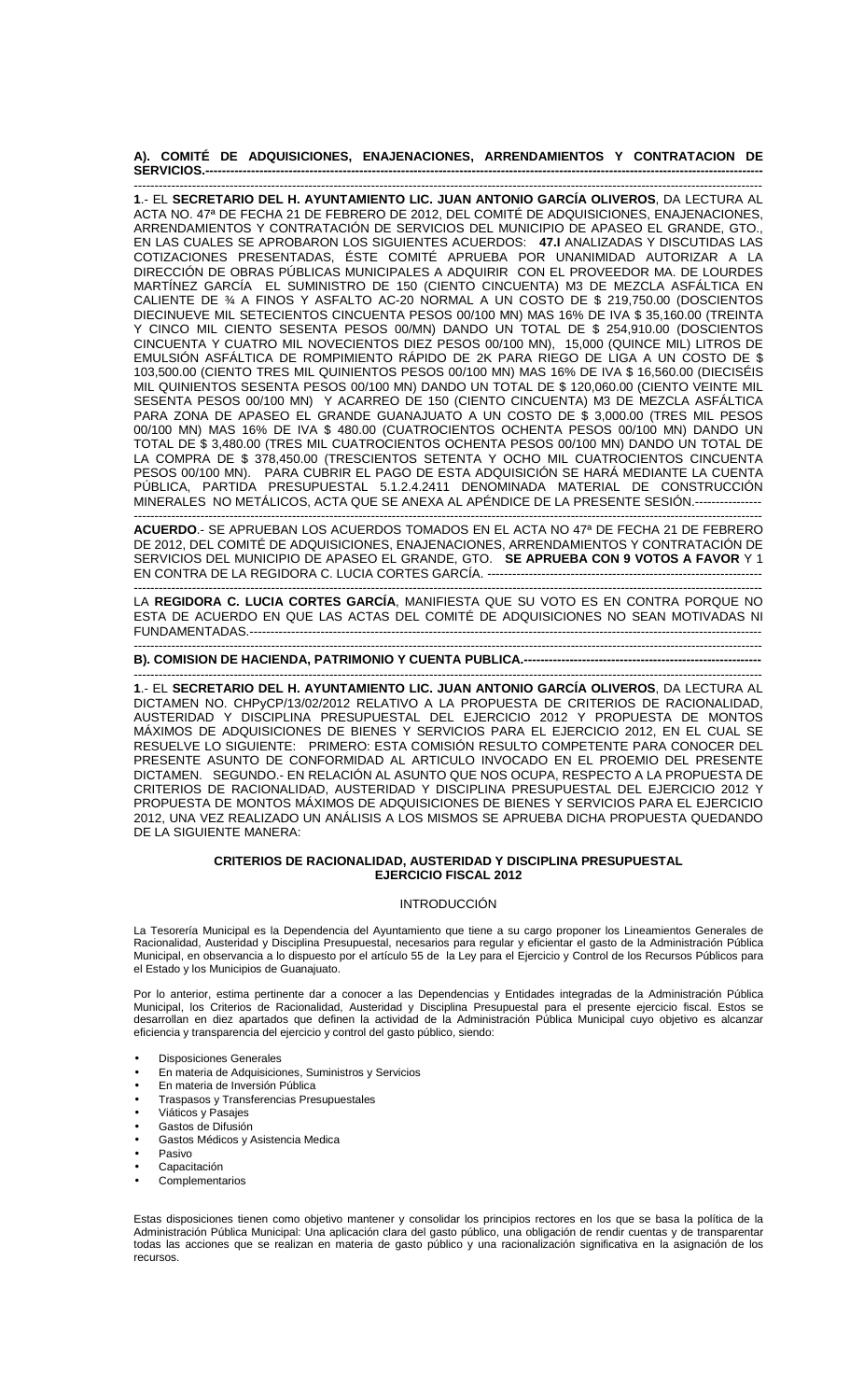### **DISPOSICIONES GENERALES**

- 1. Para efectos del presente documento, se entenderá por Tesorería a la Tesorería Municipal.
- 2. Se deberá observar que el ejercicio del gasto público de las Dependencias y Entidades Paramunicipales se sujeten al presupuesto de egresos aprobado por el H. Ayuntamiento.
- 3. Las Dependencias y Entidades no podrán contraer obligaciones que comprometan recursos de ejercicios fiscales subsecuentes.
- 4. Deberá limitarse la asignación de radios ilimitados nacionales y 1200 minutos de telefonía sin incluir llamadas a teléfonos celulares solo a Directores, miembros del H. Ayuntamiento y a los funcionarios que autorice el director de área, siempre y cuando cuenten con recurso disponible en la partida presupuestal.
- 5. La adquisición de vehículos deberá limitarse a aquellos destinados para los Programas de Seguridad Pública, Servicios Generales, Obras Publicas y otros que se consideren convenientes, debiendo contar siempre con visto bueno del Presidente Municipal.
- 6. Para que se otorgue el incremento de sueldo en una plaza de personal será necesario contar en primera instancia con la solicitud expresa por parte del director del área dirigida al Tesorero Municipal y Presidente Municipal, y será precisamente la Tesorería Municipal la dependencia que proponga en una modificación presupuestal al H. Ayuntamiento la aprobación de dicho incremento y la consecuente asignación del recurso presupuestal.

### **EN MATERIA DE ADQUISICIONES, SUMINISTROS Y SERVICIOS**

Con la finalidad de obtener mejores precios por parte de los proveedores, así como de economizar recursos financieros en materia de adquisiciones y ejecutar las compras de manera sistemática de acuerdo con las necesidades de las áreas solicitantes, se trabajará con sujeción al Procedimiento de compras que maneja la administración pública municipal, mediante el cual se integran las siguientes consideraciones: naturaleza, costo, uso y destino del artículo, así como la aplicación de la normatividad vigente.

- 1. Se autorizarán las compras de uniformes para el personal Administrativo, **Directores de área y miembros del H. Ayuntamiento del Municipio, así como para los fines de Seguridad Pública, Servicios Generales y Ecología, Obras Publicas** y aquellos que por su naturaleza de operación y actividades desempeñadas, requieran equipos y prendas de protección para seguridad laboral.
- 2. Cualquier modalidad de compra prevista en las Disposiciones Administrativas, así como las solicitudes liberadas para su compra directa por las Dependencias, deberá realizarse con Personas Físicas o Morales que se encuentren debidamente registradas ante la SHCP y en el Padrón de Proveedores del Municipio, o en su defecto del Padrón de Proveedores de Gobierno del Estado. **En caso de otorgar un anticipo a cuenta del servicio o bien que se pretende adquirir, el monto y la garantía del anticipo se deberán establecer en un contrato debidamente elaborado por el área legal del Municipio.**
- 3. Con la finalidad de proteger, controlar y salvaguardar el patrimonio del municipio, las Dependencias o Entidades, deberán contar con los recursos suficientes en las partidas correspondientes, para cubrir los gastos de aseguramiento de los bienes, así como para el pago de impuestos y derechos de los mismos, de lo contrario las Dependencias o Entidades Municipales asumirán la responsabilidad en caso de daño patrimonial a los bienes que no fueron asegurados.
- 4. Los limites de crédito de cada uno de los equipo de telefonía de la administración municipal se sujetaran a las siguientes cantidades:
	- **a) Presidente Municipal \$ 1,660.87 mensuales**
	- **b) Secretario del H. Ayuntamiento, Sindico y Regidores \$ 1,081.50**
	- **c) Directores de área y demás personal \$ 1,005.79**

En caso de que el consumo de los equipos telefonía rebase las cantidades descritas se procederá a efectuar el descuento de nomina por importe que represente el excedente de dichos montos.

- 5. Se establecerán controles a través de los tarificadores de llamadas en conmutadores, o bien en teléfonos identificados, para que a través de reportes precisos sea posible cobrar las llamadas no oficiales que se realicen en cada una de las líneas y reintegrar los recursos a la Tesorería por parte de aquella (s) personas que hagan uso indebido del teléfono. En esta disposición, el apoyo irrestricto de cada uno de los Directores, alcanza una corresponsabilidad del buen uso y control, supervisión y análisis de los reportes que se generen.
- 6. Quedan estrictamente prohibidas las llamadas de larga distancia de carácter internacional, con excepción de aquellas que se requieran para el funcionamiento adecuado de la Administración Pública Municipal.
- 7. Quedan estrictamente prohibidas las llamadas de pago por servicio "Hot Lines" y en general todas las llamadas al 01 900.
- 8. No se autoriza la compra de tarjetas prepagadas de telefonía celular.
- 9. Oficialía Mayor en coordinación con la Gasolinera contratada para el suministro de combustible, entregarán la dotación de combustible a los vehículos de las diferentes dependencias de la administración municipal en un horario de Lunes a Viernes de 6:00 A.M. a 10:00 A.M., Sábado de 7:00 A.M. a 9:00 A.M. y Domingo de 8:00 A.M. a 9:00 A.M. **Se autorizaran las dotaciones de combustible en días sábados, domingos y días festivos al Presidente Municipal, Síndico, Regidores y Secretario del H. Ayuntamiento.**
- 10. No se autorizarán las dotaciones extraordinarias de combustible y se analizarán salvo aquellas solicitudes en las que, por razones de seguridad u operatividad, sean requeridas dichas dotaciones y presenten la justificación correspondiente para su autorización.
- 11. Se solicitara al proveedor del servicio de dotación de combustible que se impidan las recargas del mismo a los vehículos oficiales los días sábados y domingos, así como los días festivos, salvo los vehículos asignados al Presidente Municipal, Sindico y Regidores y Secretario del H. Ayuntamiento además de aquellos vehículos y maquinaria que por su función de salvaguarda u operatividad así lo amerite.
- 12. El combustible deberá consumirse en el vehículo al cual fue suministrado y para cumplir las funciones a las que fue asignado.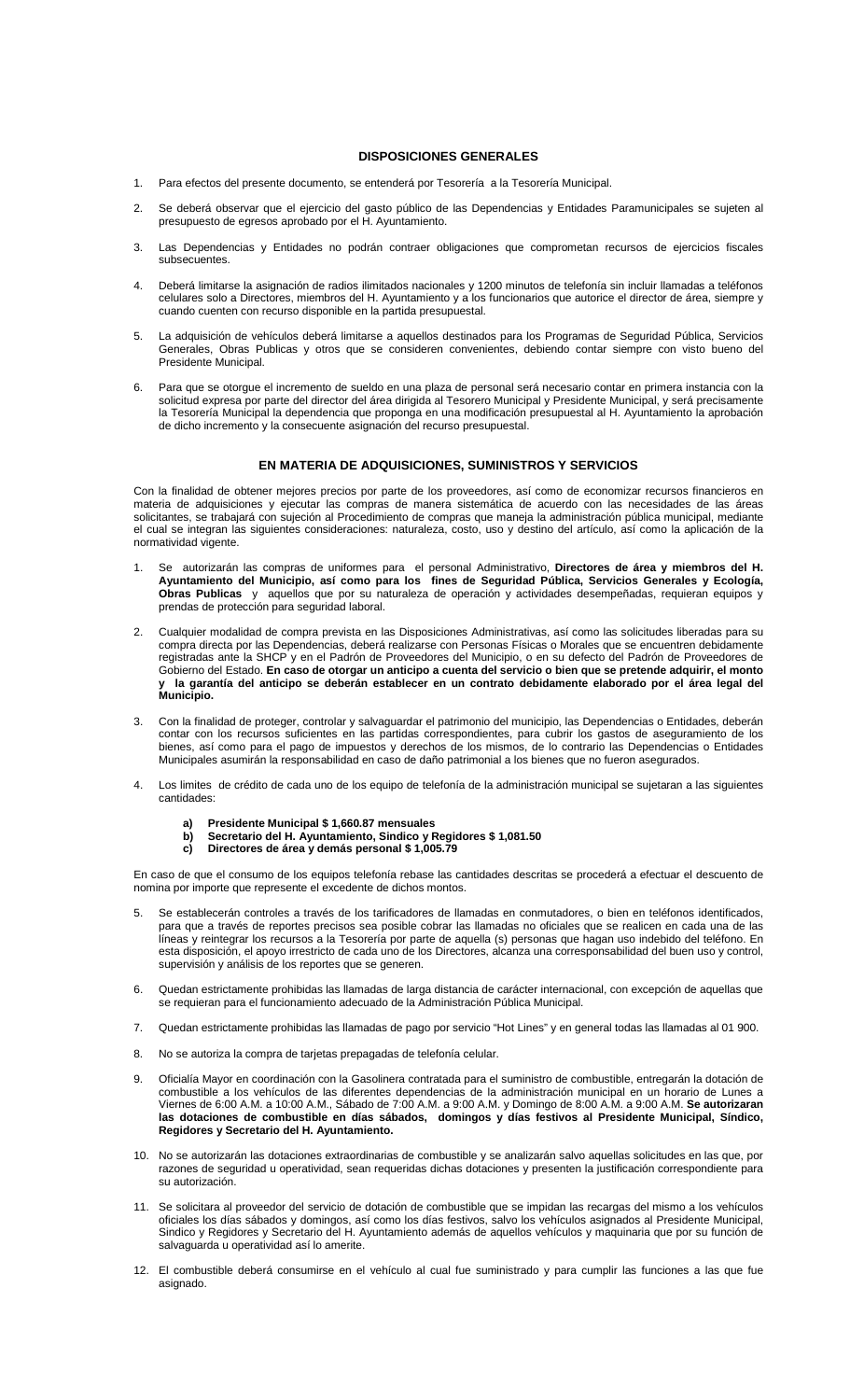- 13. Se requiere a las Direcciones la reutilización de su papelería oficial para el fotocopiado cuando la documentación sea para uso interno de las mismas.
- 14. En los casos de reparaciones de vehículos oficiales derivadas de negligencia o mal uso de parte del usuario, el costo de las mismas correrá por cuenta de este último y será descontado el monto del daño del pago del sueldo catorcenal.
- 15. Las Dependencias y Entidades tendrán cuidado de ejercer la partida de publicidad, con objeto de verificar el importe disponible en la correspondiente partida presupuestal y canalizando este tramite a través de la dirección de comunicación social y/o unidad de acceso a la información pública municipal.
- 16. Para efectos de autorización para el pago de facturas, quedan excluidas las personas físicas o morales que no estén previamente aprobadas por los solicitantes del servicio, el responsable de la compra y siempre y cuando cuenten con la suficiencia presupuestal requerida para llevar a cabo la compra.

## **EN MATERIA DE INVERSIÓN PÚBLICA**

- 1. Los recursos autorizados a las Direcciones en el Presupuesto de Egresos Municipal, para el ejercicio fiscal del 2012, dentro del rubro de gasto de inversión pública, deberá orientarse a obras y/o acciones que contribuyan a lograr los objetivos y metas que se establecen en el Plan de Desarrollo Municipal, por lo tanto, no se deberá canalizar el recurso al pago de gasto corriente, ni contratación de personal por honorarios, salvo por autorización expresa del H. Ayuntamiento a propuesta de Presidente Municipal.
- 2. La aplicación de recursos derivados de gastos indirectos para apoyar la ejecución de obras, no podrá ser superior al 2.4% del total del Programa de Obra autorizado, el cual se regirá en lo general por la Ley de Obra Pública y Servicios Relacionados con la Misma para el Estado y los Municipios de Guanajuato, y en caso de que se ejecute obra con recursos de Programas Estatales, se atenderá lo dispuesto en la Ley del Presupuesto General de Egresos del Estado de Guanajuato, para el ejercicio fiscal del 2012, así como las Disposiciones Generales y Reglas de Operación, que para tal efecto emita la Secretaria de Finanzas y Administración y las Dependencias Normativas respectivas.
- 3. Con objeto de optimizar los recursos, éstos deberán aplicarse oportunamente para alcanzar las metas programadas en el período enero-diciembre. Por lo tanto las obras autorizadas en el Programa de Obra, aprobado por el Ayuntamiento, deberán iniciar en el tiempo y la forma adecuada, y así garantizar su terminación y puesta en operación en los períodos establecidos. Se recomienda que antes de iniciar cualquier obra, se cuente con los proyectos y expedientes técnicos de la obra debidamente elaborados y validados por las entidades correspondientes.
- 4. Cualquier cambio en el programa anual de obra publica deberá ser aprobado por el H. Ayuntamiento y además deberá cumplir con los requisitos normativos para su autorización.
- 5. En la ejecución de obra pública con los recursos del Ramo 33 y con recursos de Programas Estatales, además de contar con los proyectos antes del inicio de la obra, deberán contar con los expedientes técnicos debidamente validados por la Dependencia Normativa respectiva, y atender lo establecido en la Ley del Presupuesto General de Egresos del Estado de Guanajuato, para el ejercicio fiscal del 2012, y en las Disposiciones Administrativas y Reglas de Operación que emita la Secretaría de Finanzas y Administración y las Dependencias Normativas respectivas. Lo anterior aplica también para solicitar el pago de anticipos de contratos de obra pública.
- 6. Cuando el municipio administre recursos de Programas Estatales y/o Federales, y obtenga rendimientos financieros de las cuentas de cheques, estará a lo dispuesto en las Reglas de Operación del programa por ejecutar.

## **TRASPASOS, TRANSFERENCIAS PRESUPUESTALES**

- 1. Se procurará que no se realicen transferencias de recursos a otras partidas de gasto de las siguientes partidas: Las que integran el Capitulo 1000 SERVICIOS PERSONALES, Combustibles, lubricantes y aditivos, servicio telefónico, servicios de energía eléctrica, servicio de agua potable, arrendamiento de locales, mantenimiento y conservación de vehículos y maquinaria pesada, pasajes y viáticos.
- 2. Solo se podrán transferir recursos entre sí, de las partidas de gasto corriente.
- 3. Se procurará no transferir recursos de cuentas de **gasto de inversión de obra pública** a gasto corriente.
- 4. Toda solicitud de transferencia de recursos presupuestales deberá contener la justificación debidamente detallada del área a la cual están asignados los recursos que se pretenden traspasar y adicional a lo anterior es necesario contar con el visto bueno de la Tesorería Municipal antes de ser turnado para su aprobación al H. Ayuntamiento.
- 5. Los recursos autorizados en el presupuesto para obra pública, no se deberán transferir a ningún otro gasto.
- 6. Se recomienda que las transferencias entre partidas presupuestales, sean las mínimas indispensables, por lo que se deberán evitar varios movimientos de una misma partida.

## **VIÁTICOS Y PASAJES**

- 1. Los gastos por este concepto deberán realizarse en los términos de racionalidad y austeridad, contemplados en el presupuesto de egresos municipal.
- 2. El número de servidores públicos que serán enviados a una misma comisión deberá reducirse al mínimo indispensable, y esta deberá estar debidamente autorizada por personal competente.
- 3. La autorización de viáticos sólo se hará al personal en servicio activo y en ningún caso se podrá otorgar al personal que se encuentre de su período vacacional o de cualquier tipo de licencia.
- 4. Sólo se autorizará el pago de viáticos a personas contratadas bajo el régimen de honorarios, siempre y cuando realice funciones por cuenta y nombre de la Administración Pública Municipal, y esté debidamente aprobado por el personal competente.
- 5. Las ministraciones de viáticos, en ningún caso se considerarán como complemento a la retribución salarial del servidor público.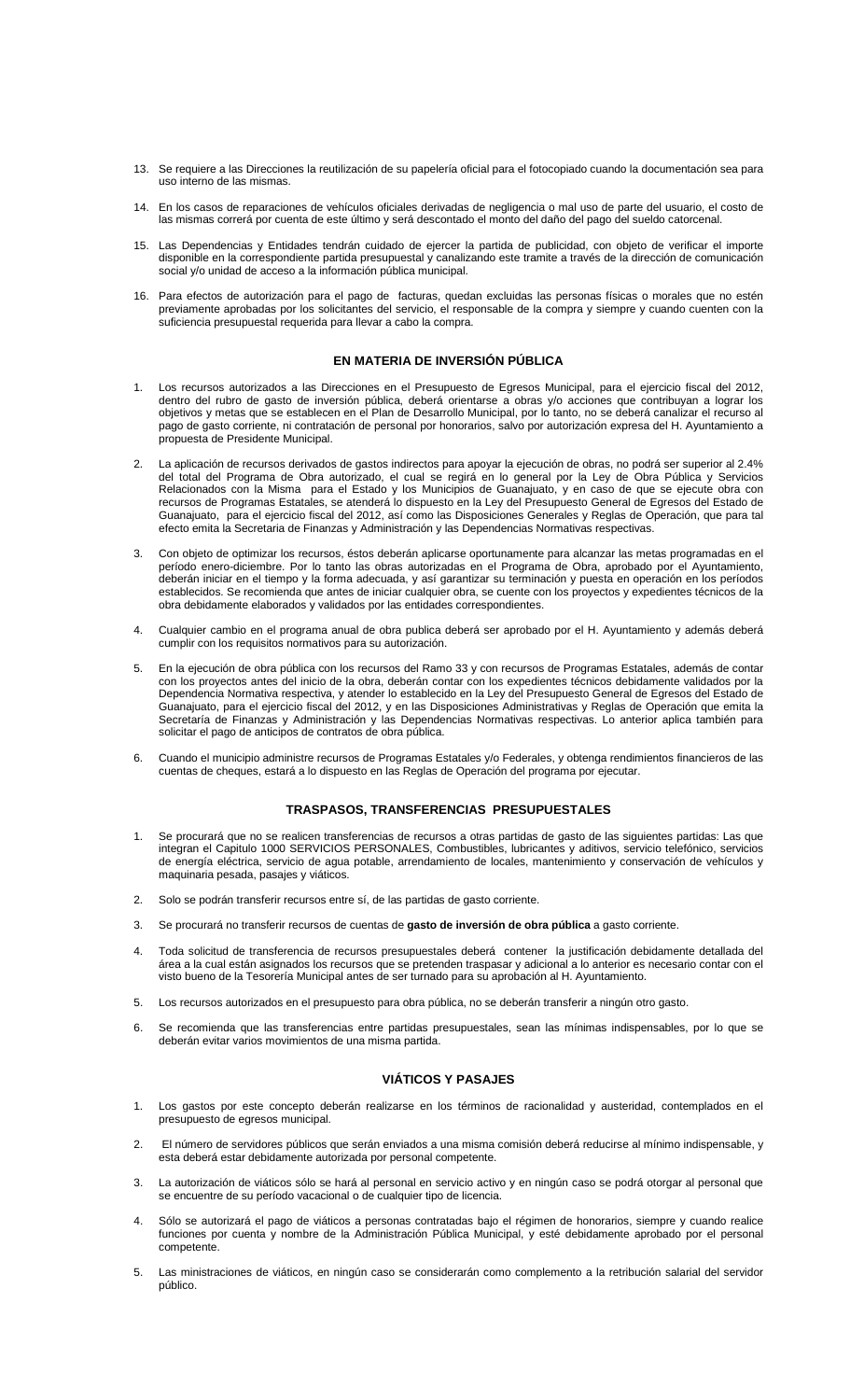- 6. **Procederá también el pago de viáticos cuando las comisiones oficiales se realicen en sábados y domingos así como días festivos, siempre y cuando se respalden mediante un oficio de comisión o invitación a un evento oficial.**
- 7. Los gastos de pasaje o gasolina deberán ser considerados en las partidas de gasto correspondientes.
- 8. La comprobación de los gastos efectuados por concepto de viáticos, se realizará mediante la documentación comprobatoria que reúna los requisitos fiscales contenidos en el Código Fiscal de la Federación, misma que deberá ser entregada a la Tesorería Municipal a más tardar 5 días hábiles después de la realización del evento de comisión.
- 9. Solamente procederá el pago de pasajes y peajes, cuando estos sean para el desempeño de las funciones propias de la Administración Pública Municipal.

#### **GASTOS DE DIFUSIÓN**

- 1. Las Dependencias deberán obtener la autorización para gastos de Difusión del Presidente Municipal, previo a la contratación de cualquier campaña o de publicidad y en caso de llevar a cabo la campaña de publicidad esta deberá realizarse a través de la gestión de la oficina de comunicación social de la Presidencia Municipal, **dicha campaña o publicidad no podrá excederse más allá del ejercicio fiscal correspondiente**.
- 2. Los criterios deberán estar acordes con las estrategias generales en materia de comunicación social y con los objetivos y prioridades establecidos en el Plan de Desarrollo Municipal.
- 3. Las campañas deberán tener como objetivo difundir entre la población las acciones del gobierno municipal, en forma clara, suficiente, objetiva y veraz.
- 4. La Administración Pública Municipal, deberá abstenerse de erogar recursos en beneficio de algún candidato o partido político de acuerdo a la normatividad vigente.
- 5. Respecto a la publicación de esquelas y felicitaciones, se buscará que haya una sola publicación institucional.
- 6. Bajo ningún esquema se autorizará la promoción de la imagen de una empresa o institución privada.

## **GASTOS MÉDICOS Y ASISTENCIA MÉDICA**

De conformidad con lo establecido en la fracción II del artículo 42 de la Ley del Trabajo de los Servidores Públicos al Servicio del Estado y los Municipios, los funcionarios y empleados municipales que no se encuentren asegurados en el renglón de servicio médico en alguna de las instituciones que los prestan, estarán a lo siguiente:

1. Disfrutarán de asistencia médica el propio trabajador y/o funcionario municipal y sus familiares y/o dependientes económicos incluyendo también los ascendentes en segundo y tercer grado (hermanos y tios), de acuerdo a las posibilidades presupuestales que para tal efecto apruebe el H. Ayuntamiento. Para el pago de gastos médicos de familiares o dependientes económicos del funcionario público se verificara dicho parentesco en el expediente del personal controlado por la Dirección de Oficialía Mayor.

2. El trabajador y/o funcionario municipal que solicite los gastos médicos, será responsable de recabar y entregar con oportunidad a la Tesorería Municipal, los comprobantes del gasto, los cuales deben reunir los requisitos fiscales que señalen las leyes de la materia. En caso de que sea aplicable dicha comprobación vendrá acompañada de expedientes clínicos (**suscritos por medico autorizado**), recetas (**las recetas deberán ser surtidas en un periodo no mayor a 10 días naturales**) y demás documentos que se consideren necesarios para el buen respaldo documental del gasto. En caso de que sean solicitados gastos a reserva de comprobar para sufragar gastos médicos estos serán comprobados en un periodo de 15 días naturales a partir de su otorgamiento.

**- En caso de que los gastos médicos correspondan a hospitalizaciones, en el comprobante fiscal se deberá desglosar los conceptos relativos a medicamento, servicios médicos y demás suministros necesarios durante la hospitalización.** 

**- Para el pago de medicamentos cuyo uso sea por tiempo indeterminado, la receta por la cual se ampara la adquisición de medicamentos se deberá renovar en su vigencia cada seis meses.**

3. Durante el ejercicio fiscal de 2012 el monto máximo de gastos médicos para Presidente Municipal será de \$ 50,000.00, Sindico y Regidores quedara en \$ 48,000.00.

### **FONDO REVOLVENTE**

1. Las direcciones y/o coordinaciones que cuenten con fondo revolvente serán responsables de:

- a) Administrar los recursos del fondo revolvente.
- b) Verificar que las erogaciones se ajusten al presupuesto autorizado y que no impliquen ampliaciones presupuestarias.
- c) Rubricar todos los comprobantes que justifiquen la erogación tanto por el responsable del manejo del fondo como por la persona que realizo la erogación del gasto o la contratación del servicio.
- d) Efectuar el reintegro del fondo revolvente y/o su comprobación a más tardar el 15 de Diciembre del ejercicio fiscal en curso.
- e) La erogación por evento no podrá ser mayor a \$ 10,000.00 por las dependencias municipales **con excepción de las direcciones de Tesorería Municipal y Gobierno Municipal** y se utilizara exclusivamente en situaciones urgentes y bajo las salvedades o autorizaciones correspondientes.

2. Es responsabilidad de la Tesorería:

- a) Vigilar el manejo del fondo revolvente de cualquier dirección y/o coordinación.
- b) Emitir el cheque a favor del responsable de manejo del fondo revolvente.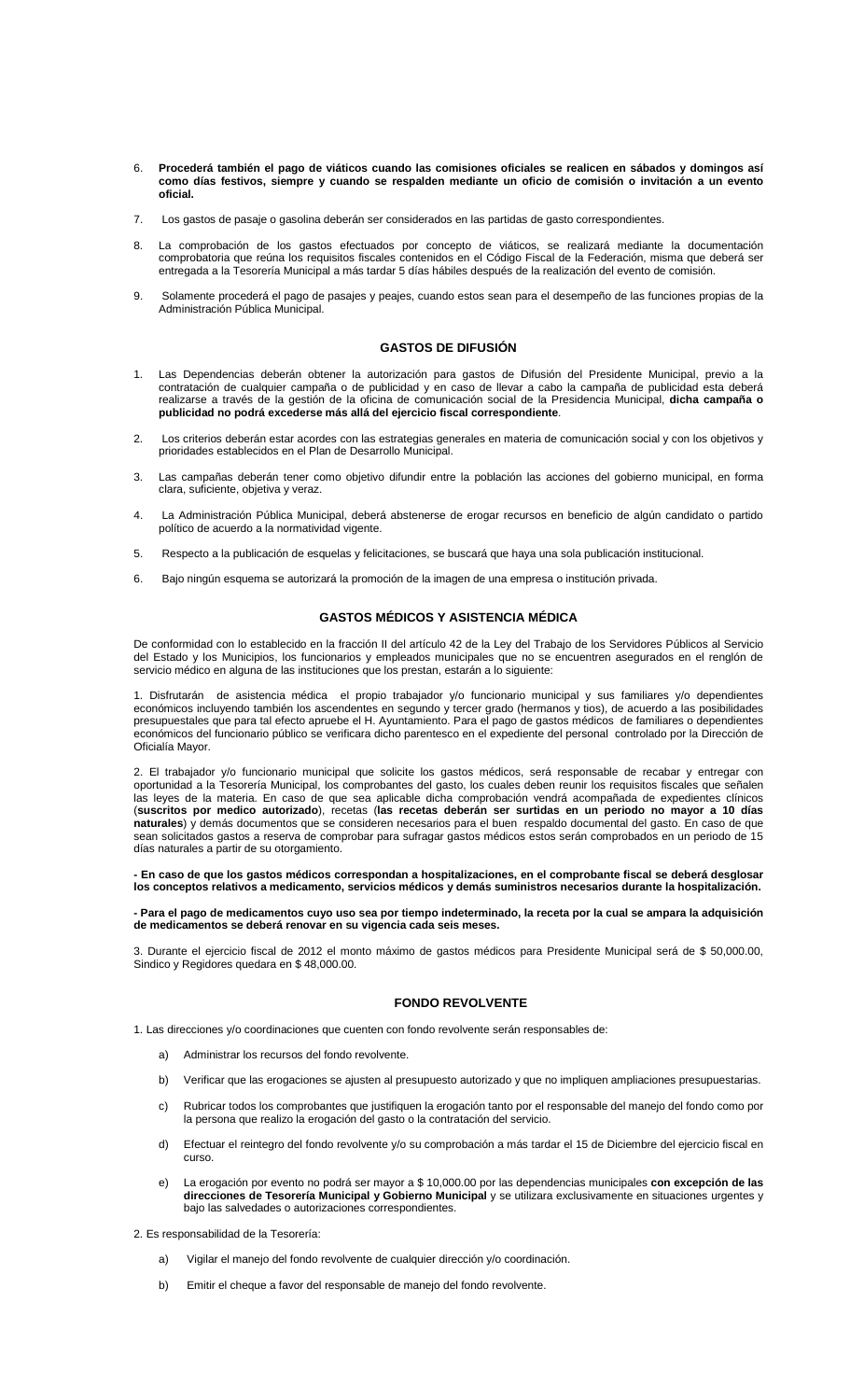c) Exigir la comprobación o reintegro de los recursos no ejercidos del fondo revolvente.

3. Las áreas autorizadas para realizar este tipo de gastos serán las que a continuación se mencionan y por el monto asignado:

| Catastro            | \$. | 5.000.00    |
|---------------------|-----|-------------|
| Gobierno Municipal  |     | \$20.000.00 |
| Seguridad Pública   |     | \$3.000.00  |
| Servicios Generales |     | \$3.000.00  |
| Tesorería Municipal |     | \$31.000.00 |
| Casa de la Cultura  |     | \$5.000.00  |
| Síndico y Regidores |     | \$5.000.00  |

#### **SERVICIOS PERSONALES Y PAGO DE HORAS EXTRAS**

1. Las plazas que se identifiquen como vacantes operativos y administrativos en el transcurso del ejercicio, serán cubiertas a través de los directores y/o coordinadores, evaluadas conjuntamente con la dirección de Oficialía Mayor.

2. El máximo de horas extra que se pagarán a un trabajador de confianza o base en una catorcena es de 18 horas.

3. El otorgamiento de horas extra a cualquier trabajador deberá ser justificado por el programa de trabajo de la dirección y/o coordinación, explicando el motivo y la necesidad de su pago.

4. Es responsabilidad del director y/o coordinador la aprobación de la bitácora de horas extra para su pago, la cual debe especificar: Puesto, día, lugar, actividad del evento y horas a pagar por día. Así como venir signadas por el trabajador y el director y/o coordinador. Remitiendo a la Oficialía Mayor la documentación mencionada anteriormente, para que sea esta dirección quien autorice y sea la encargada de gestionar el pago ante la Tesorería Municipal.

5. Es facultad de Oficialía Mayor verificar los criterios anteriores y aprobar el pago de horas extra. Cuando el programa de trabajo no amerite su pago, esta dirección no autorizará el pago de éstas aun cuando exista la aprobación de la bitácora por el director y/o coordinador.

6. Es facultad del Presidente Municipal y Tesorero Municipal otorgar incentivos económicos por productividad o compensación por servicios especiales al personal de confianza utilizando la base de cálculo con la cual se determinan las horas extras, lo anterior a solicitud del Director, Coordinador, Subdirector o Jefe de Área que así lo solicite, siempre y cuando exista partida presupuestal expresa para llevar a cabo ese gasto.

## **GASTOS A COMPROBAR**

1. Estos se otorgarán únicamente para cubrir un evento urgente o comisión oficial y deberá solicitarse a la Tesorería Municipal con dos días hábiles de anticipación.

2. Una vez realizado el gasto, el servidor público deberá presentar la documentación comprobatoria de los recursos otorgados a más tardar 10 días hábiles después de la realización del evento. En caso de no efectuarse el evento o comisión el servidor público deberá reintegrar el recurso a más tardar 2 días hábiles siguientes de la asignación del recurso.

3. En caso de que el evento por el cual se solicito el gasto a comprobar no se lleve a cabo o en su defecto la documentación comprobatoria no cumpla con los requisitos fiscales se procederá a solicitar al servidor público el reintegro de los recursos correspondientes o en su caso se procederá a realizar el descuento vía nomina de los recursos por comprobar.

4. La documentación comprobatoria deberá:

- Cumplir con los requisitos fiscales que establece el C.F.F.
- Tener relación directa con el evento o comisión, de lo contrario se exigirá el reintegro del recurso.
- Venir rubricada por el director y/o coordinador del área y por el servidor público que asistió al evento o comisión.

5. El plazo de comprobación de gastos por comprobar podrá verse incrementado de 5 a 20 días hábiles siempre y cuando la naturaleza y magnitud del evento así lo ameriten, contando para tal efecto con la autorización de la Tesorería Municipal. Cabe mencionar que en el supuesto de aumentar el plazo de comprobación del gasto, dicho conteo surtirá efectos a partir de la realización del evento por el cual se solicite el gasto.

#### **PASIVO**

A fin de respaldar los recursos que se eroguen con cargo a pasivos deberá existir un documento legal que ampare la obligación contractual.

### **GASTOS DESCENTRALIZADOS**

1. Las dependencias DIF, Comité Municipal de Agua Potable y COMUDAJ, solo recibirán recursos por parte de la Administración Municipal a través de la partida de subsidios, con los montos autorizados en el presupuesto de egresos para el ejercicio de 2012.

2. Las dependencias descentralizadas y entidades paramunicipales deberán presentar a la Tesorería Municipal a más tardar el día 15 de cada mes su cuenta pública mensual para su respectiva revisión y posterior entrega al Congreso del Estado de Guanaiuato.

3. Los organismos descentralizados deberán cumplir con los requisitos que establece la Ley Orgánica Municipal para que en su caso el H. Ayuntamiento apruebe las modificaciones al pronóstico de ingresos y presupuesto de egresos de cada organismo descentralizado. Además entregaran a esta Tesorería Municipal al igual que cada una de las áreas que integra la Administración Municipal a más tardar el día 6 de Septiembre de cada año la propuesta del pronóstico de ingresos y presupuesto de egresos del ejercicio subsecuente, lo anterior con el objeto de que sea presentado para su análisis y en su caso aprobación del H. Ayuntamiento.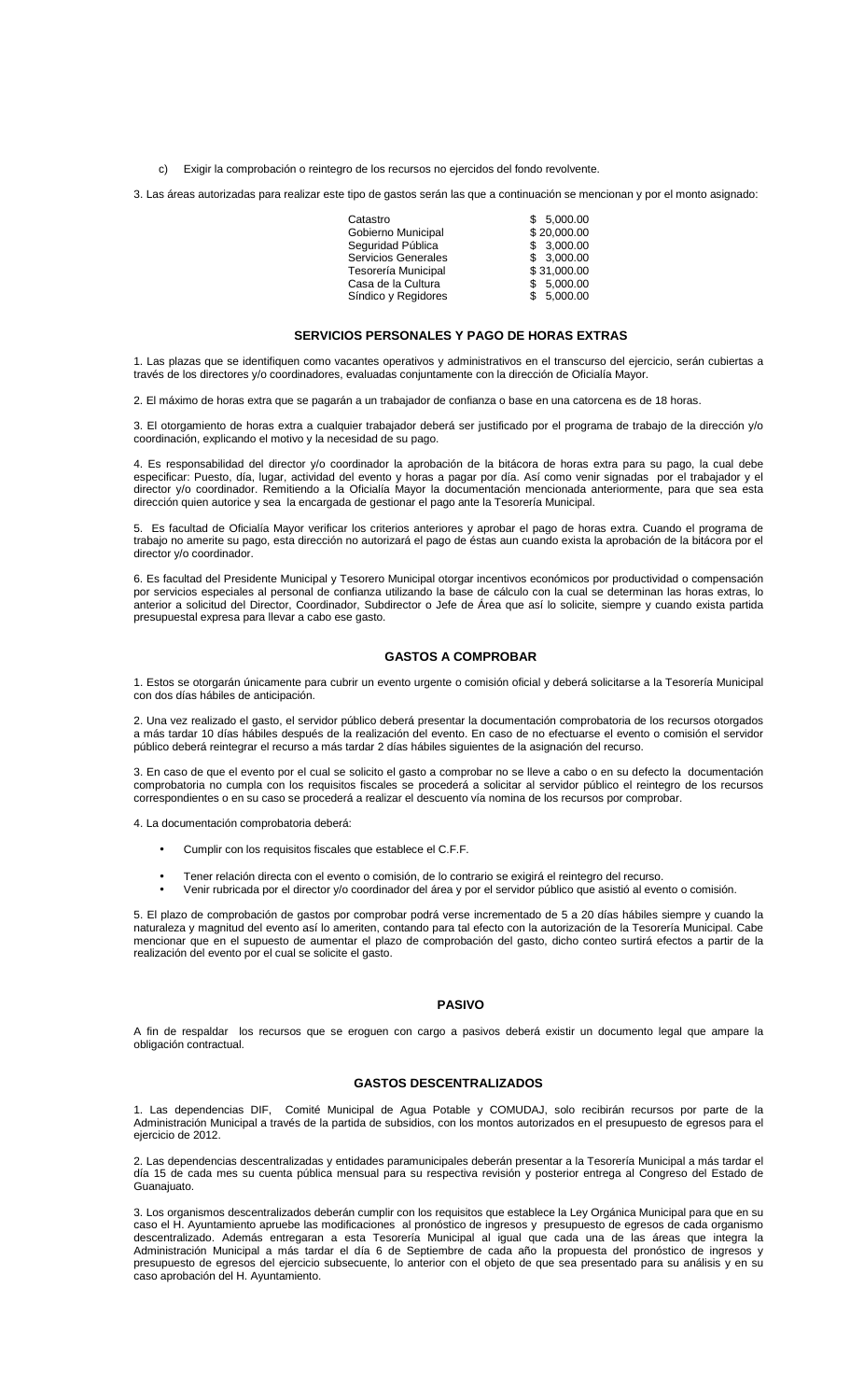# **CAPACITACIÓN**

- 1. Sólo se autorizará el pago de inscripciones y colegiaturas de nivel Medio (bachillerato), Nivel Superior (Licenciatura) y Posgrado (Maestría) a personal de base de la administración municipal y siempre y cuando dichos conocimientos tengan una relación directa con las funciones laborales que desempeña el funcionario público en la administración municipal. Lo anterior para que una vez que se hayan concluido los estudios se tenga una mejor eficiencia en las funciones desempeñadas por el servidor público.
- 2. En el caso de que se otorgue el apoyo para cursar estudios de nivel medio, superior y posgrado el servidor público beneficiario de dicho apoyo deberá mantener un promedio mínimo general de 8.0 en los estudios que se esté cursando. El contar con este promedio es requisito indispensable para continuar siendo beneficiario de dicho apoyo en el siguiente ciclo por el cual se solicite el apoyo, por lo anterior se deberá presentar en cada solicitud de apoyo las boletas de calificaciones.
- 3. Solo se autorizará el pago de inscripción a cursos de capacitación y talleres, cuyo contenido informativo esté relacionado con las funciones que desempeñe el servidor público que pretenda asistir al evento de capacitación.
- 4. Para efectuar la autorización y determinar el monto del apoyo por concepto de capacitación se estará supeditado a la cantidad que para tal efecto aprobó el H. Ayuntamiento en el Presupuesto de Egresos del Ejercicio de 2012.
- 5. La documentación comprobatoria de los gastos por concepto de capacitación deberá cumplir con los requisitos establecidos en el C.F.F.

## **COMPLEMENTARIOS**

1. Sólo se autorizará la alimentación al personal en los casos estrictamente indispensables, justificando el gasto, indicando el evento y las personas que participan.

2. Por ninguna circunstancia se pagará el consumo de bebidas alcohólicas.

3. No se procederá a llevar a cabo el pago de comprobantes fiscales cuya fecha de facturación sea anterior a dos meses a la fecha en la cual se solicita el pago.

4. A fin de llevar un control de las llamadas de larga distancia, deberá utilizarse una bitácora en donde conste lugar a donde se realizó, fecha, hora y motivo.

5. Los gastos que se realicen con cargo a la partida de gastos de representación, sólo procederán cuando se realicen por los Servidores Públicos con motivo de atenciones a terceros, originadas por el desempeño de funciones oficiales(**incluye los gastos relacionados a la atención en reuniones con funcionarios públicos de la administración municipal con motivo de funciones oficiales**).

6. En la comprobación de estos gastos, se deberá anexar lista de las personas que fueron atendidas con motivo de las reuniones.

7. Los gastos que realicen con motivo de convivíos de fin de año, y por cualquier otro concepto, deberán estar contemplados en el presupuesto de egresos municipal, sujetándose a los principios de racionalidad y austeridad.

8. Cuando se adquieran obsequios para ser rifados y entregados a los trabajadores, deberán anexar lista de las personas que fueron premiadas y la correspondiente firma de recibido.

9. No se autorizará el pago de bebidas alcohólicas en los consumos por comisiones.

10. Los organismos para municipales deberán establecer sus propios principios de austeridad apegándose estrictamente a estas disposiciones, mismas que serán aplicadas de manera supletoria si dicho organismo no cuenta con las propias.

## **MONTOS MÁXIMOS DE ADQUISICIONES DE BIENES Y SERVICIOS PARA EL EJERCICIO 2012.**

| <b>PROCEDIMIENTO</b>                                                                      | DE             | <b>HASTA</b>   |
|-------------------------------------------------------------------------------------------|----------------|----------------|
| 1. Adiudicación directa                                                                   | \$0.01         | \$16,222,00    |
| 2.- Adjudicación directa con cotización de tres proveedores                               | \$16,222.01    | \$43,260.00    |
| 3.- Adjudicación directa con cotización de tres proveedores en Comité de<br>Adquisiciones | \$43.260.01    | \$1.297.800.00 |
| 4.- Licitación Restringida                                                                | \$1,297,800.01 | \$3,893,399.98 |
| 5.- Licitación Pública                                                                    | \$3,893,399.98 | En adelante    |

Nota: Estos montos no incluyen el Impuesto al Valor Agregado (IVA).

**TERCERO**.- ESTA COMISIÓN DE HACIENDA, PATRIMONIO Y CUENTA PÚBLICA, PONE A CONSIDERACIÓN DE ESTE H. AYUNTAMIENTO EL PRESENTE DICTAMEN PARA SU APROBACIÓN O LO CONDUCENTE, DICTAMEN QUE SE ANEXA AL ACTA DEL APÉNDICE DE LA PRESENTE SESIÓN.--

------------------------------------------------------------------------------------------------------------------------------------------------------- **ACUERDO**.- SE APRUEBA EL DICTAMEN NO. CHPyCP/13/02/2012 DE LA COMISIÓN DE HACIENDA, PATRIMONIO Y CUENTA PUBLICA EN EL CUAL SE APRUEBA LA PROPUESTA DE CRITERIOS DE RACIONALIDAD, AUSTERIDAD Y DISCIPLINA PRESUPUESTAL DEL EJERCICIO 2012 Y LA PROPUESTA DE MONTOS MÁXIMOS DE ADQUISICIONES DE BIENES Y SERVICIOS PARA EL EJERCICIO 2012, CON EFECTO RETROACTIVO AL 1°DE ENERO DE 2012. SE APRUEBA POR UNANIMIDAD.---

-------------------------------------------------------------------------------------------------------------------------------------------------------

### **C). COMISION DE EDUCACION, CULTURA, RECREACION Y DEPORTE.-**

------------------------------------------------------------------------------------------------------------------------------------------------------- **1**.- EL **SECRETARIO DEL H. AYUNTAMIENTO, LIC. JUAN ANTONIO GARCÍA OLIVEROS** DA LECTURA AL DICTAMEN NO. CECRyD13/03/2012 RELATIVO A LA SOLICITUD DE APOYO PARA LA ADQUISICIÓN DE 350 SILLAS PARA LOS PROGRAMAS DE OPORTUNIDADES Y 70 Y MAS POR PARTE DE LA ENCARGADA DE DESPACHO DE LA DIRECCIÓN DE DESARROLLO SOCIAL, EN EL CUAL SE RESUELVE LO SIGUIENTE: